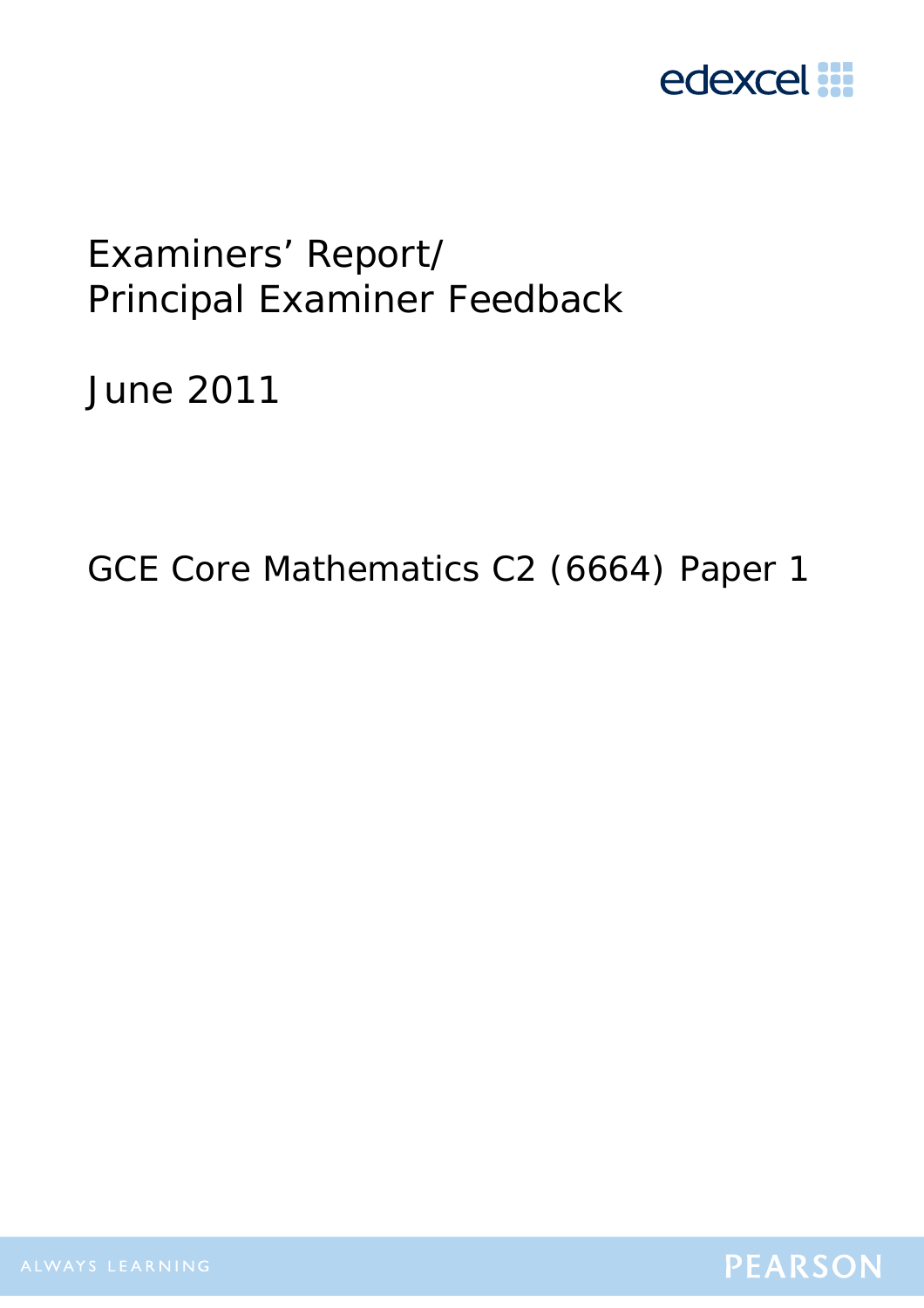Edexcel is one of the leading examining and awarding bodies in the UK and throughout the world. We provide a wide range of qualifications including academic, vocational, occupational and specific programmes for employers.

Through a network of UK and overseas offices, Edexcel's centres receive the support they need to help them deliver their education and training programmes to learners.

For further information, please call our GCE line on 0844 576 0025, or visit our website at www.edexcel.com.

If you have any subject specific questions about the content of this Examiners' Report that require the help of a subject specialist, you may find our **Ask The Expert** email service helpful.

Ask The Expert can be accessed online at the following link: http://www.edexcel.com/Aboutus/contact-us/

June 2011 Publications Code UA027656 All the material in this publication is copyright © Edexcel Ltd 2011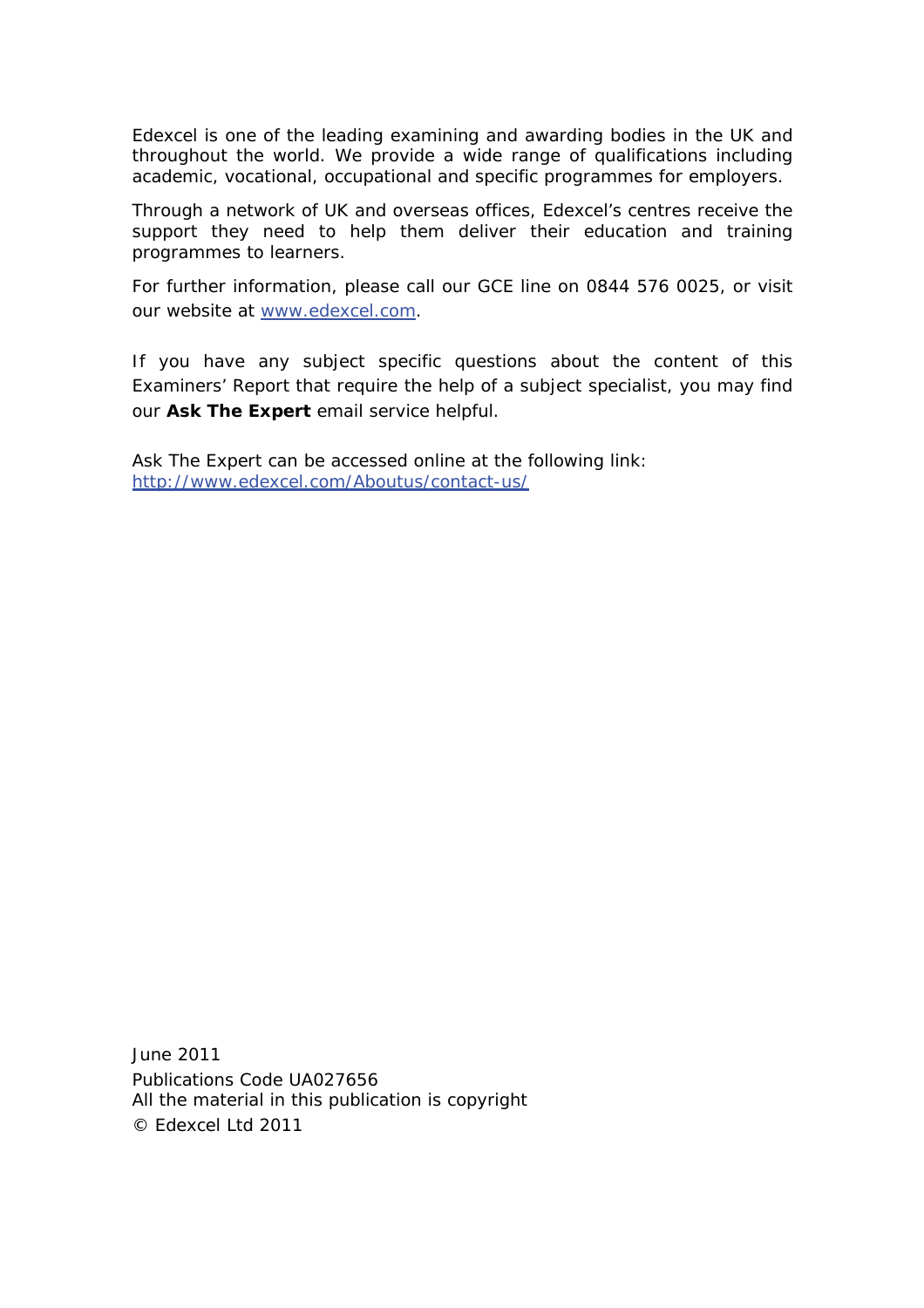# **Core Mathematics Unit C2 Specification 6664**

## **Introduction**

This paper proved to be accessible to many of the candidates and there was little evidence of them being short of time. The paper afforded a typical E grade candidate enough opportunity to gain marks across the majority of questions. There was however, in the later questions more discriminating material for the grade A, B and C candidates. Question 5 proved challenging to nearly all candidates with only 2.8% of the candidature able to gain full marks.

In Question 2(a), it was clear to examiners that some candidates were not aware of the special form of the binomial expansion of  $(a + b)^n$ , for integer *n*. Those candidates wrote  $(3 + bx)^5$  in the form 5  $k\left(1+\frac{bx}{3}\right)^3$ , and applied the binomial expansion for  $(1 + x)^n$  were usually less successful in gaining all 4 marks. Candidates are advised to show sufficient working in order to make their methods clear to the examiner.

In summary, questions 1, 3, 5(a), 6(a), 6(b), 6(c), 8(b), 9(a) and the first three marks in 9(b) were a good source of marks for the average candidate, mainly testing standard ideas and techniques; and questions 2, 4, 5(b), 7, 8 and 9 were discriminating questions at the higher grades. In question 8(b), a number of stronger candidates stopped after finding  $x = 3$ . The majority of them did not realise (or forgot) that the question required them to find the minimum value of *L*, but a minority of them, however, did in fact believe that 3 was the minimum value of *L*.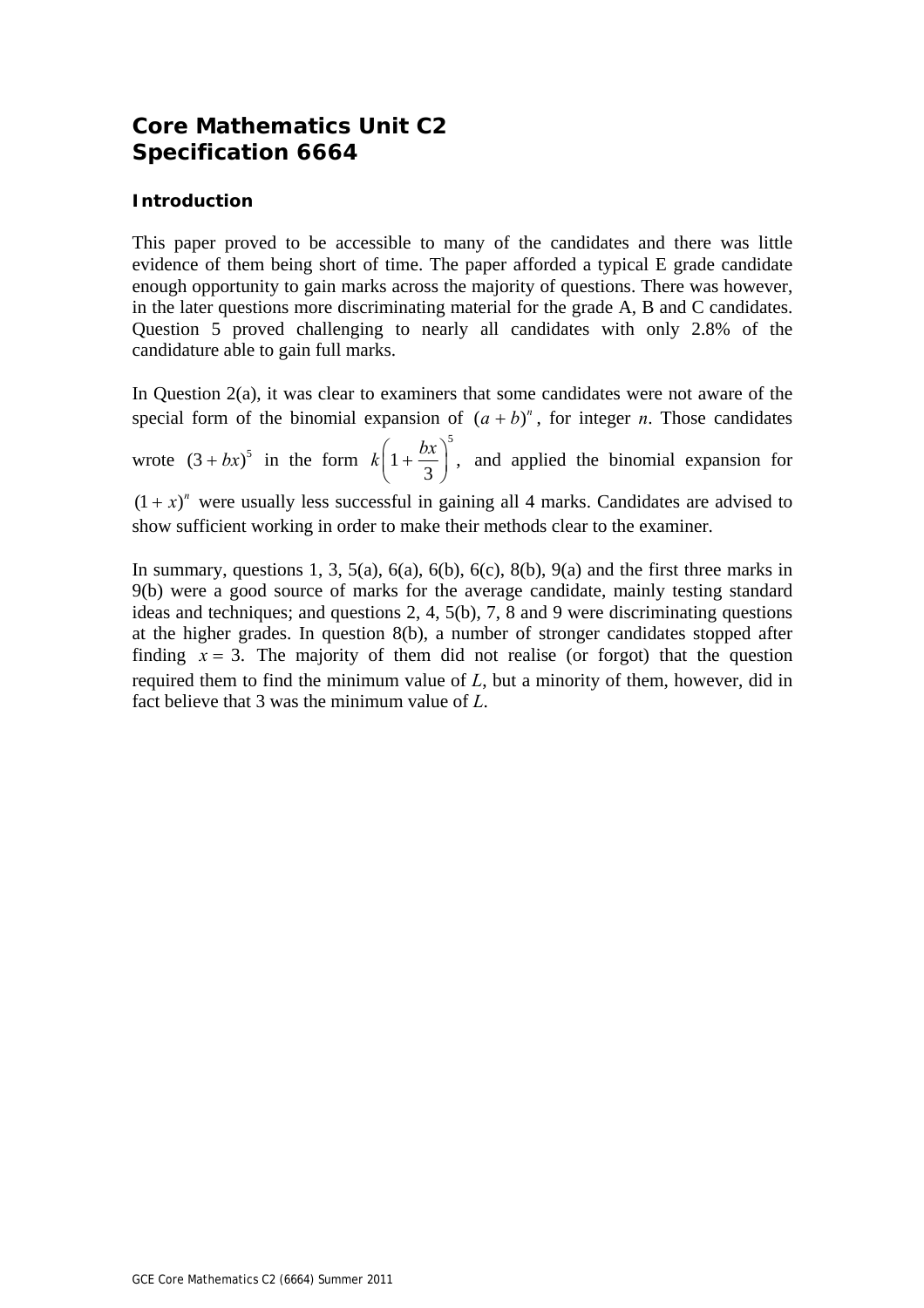#### **Report on individual questions**

#### **Question 1**

Most candidates attempted this question and many achieved full marks. In part (a), a significant number used long division in order to find the remainder, many successfully but others making sign errors. Those that used the remainder theorem and found  $f(1)$ almost always gained full marks.

In part (b), a significant number of candidates gained only one mark as they were able to show that  $f(-1) = 0$  successfully but then did not make any comment to the effect that  $(x + 1)$  was then a factor. Others clearly did not know what was meant by the factor theorem and used long division for which they did not gain any marks.

Part (c) was completed successfully by many candidates. The majority found the quadratic factor by long division rather than inspection of coefficients. Some of those candidates who used a method of long division on occasion arrived at the incorrect quadratic factor because of sign errors. Nearly all candidates who arrived at the correct quadratic factor were then able to factorise it correctly. A number of candidates did not obtain the final mark as they did not write all 3 factors together on one line at the end of their solution.

#### **Question 2**

The most successful strategy seen in part (a) was for candidates to use the formula for  $(a + b)^n$  to expand  $(3 + bx)^5$  to give  $(3)^5 + {^5C_1}(3)^4(bx) + {^5C_2}(3)^3(bx)^2 + ...$  A few candidates used Pascal's triangle to correctly derive their binomial coefficients, whilst a few other candidates used  $n = 3$  in their binomial expansion resulting in incorrect binomial coefficients. A significant number of candidates made a bracketing error to give  $270bx^2$  as their term in  $x^2$ . Some candidates did not consider powers of 3 in and wrote  $1 + 5bx + 10b^2x^2 + ...$ , whilst a few other candidates did not include any *x*'s in their binomial expansion.

A minority of candidates wrote  $(3 + bx)^5$  in the form 5  $k\left(1+\frac{bx}{3}\right)^3$ , and proceeded to

apply the  $(1 + x)^n$  form of the binomial expansion. Those candidates who used  $k = 3^5$ , usually went on to gain full marks. A significant number of candidates either used  $k = 1$ 

or 
$$
k = 3
$$
 to achieve incorrect answers of either  $1 + \frac{5b}{3}x + \frac{10}{9}b^2x^2 + ...$  or   
  $3 + 5bx + \frac{10}{3}b^2x^2 + ...$  respectively and gained only 1 mark for this part.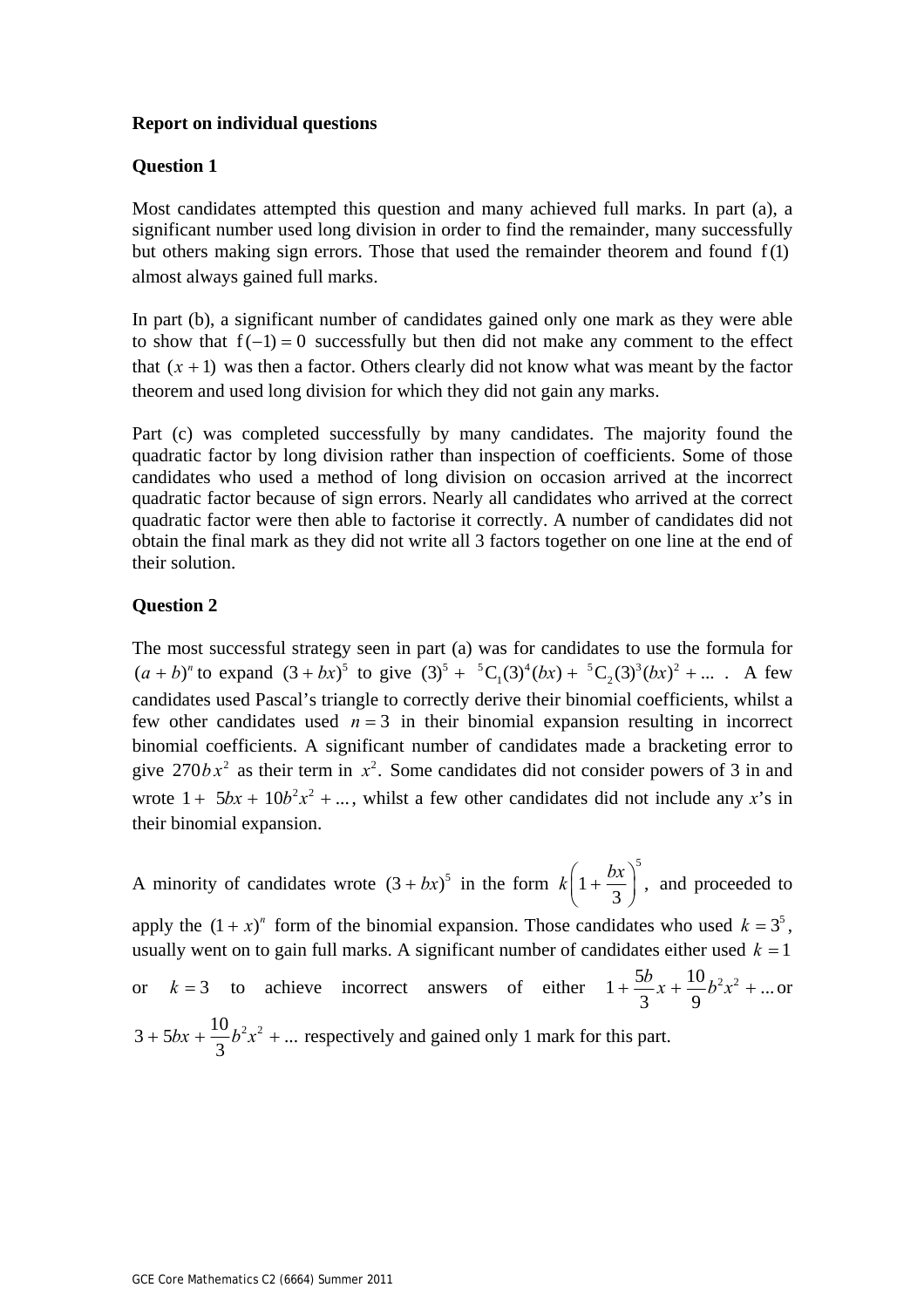Part (b) was also fairly well attempted when compared with previous years but there were still a significant number of candidates who did not understand that the coefficient does not include the *x* or  $x^2$  part of a term. These candidates were usually unable to form an equation in *b* alone. A common error was for candidates to form an equation in *b* by multiplying the coefficient of  $x^2$  by 2 instead of the coefficient of x. A few candidates formed an equation in *b* using the first and the second terms rather than the second and third terms.

A handful of candidates ignored their binomial expansion and gave the answer 2, using their flawed logic of "twice 2" being equal to "2 squared". Other less common errors included either giving an answer of  $b = \frac{1}{3}$  following on from  $810 = 270b$  or  $b = 1.5$ following on from not multiplying either coefficient by 2.

#### **Question 3**

In part (a), the majority of candidates were able to use logs to correctly obtain 1.43, although some failed to round their answer to 3 significant figures as required by the question. It was common to see either method of  $x = \frac{\log 10}{100}$  $x = \frac{\log 10}{\log 5}$  or  $x = \log_5 10$ . A few weaker candidates were able to achieve the correct answer by a method of trial and improvement.

About 60% of the candidates were able to answer part (b) correctly, with a small number offering no solution to this part. Although most candidates appreciated the need to remove logs, a number were unable deal with the −1, often rewriting  $\log_3(x-2) = -1$  as  $\log_3(x-2) = -\log_3(3)$  or  $\log_3(x-2) = \log_3(-3)$  and then cancelling the logs from each side to get  $x - 2 = -3$ .

Another far too common response, showing a clear lack of understanding of the laws of logarithms, was to replace  $\log_3(x-2)$  with  $\log_3 x - \log_3 2$  and then  $\log_3 \left(\frac{x}{2}\right)$  or even

3  $\frac{\log_3 x}{\log_3 2}$ . Those candidates who correctly removed the logarithm by writing  $x - 2 = 3^{-1}$ ,

usually achieved the correct answer.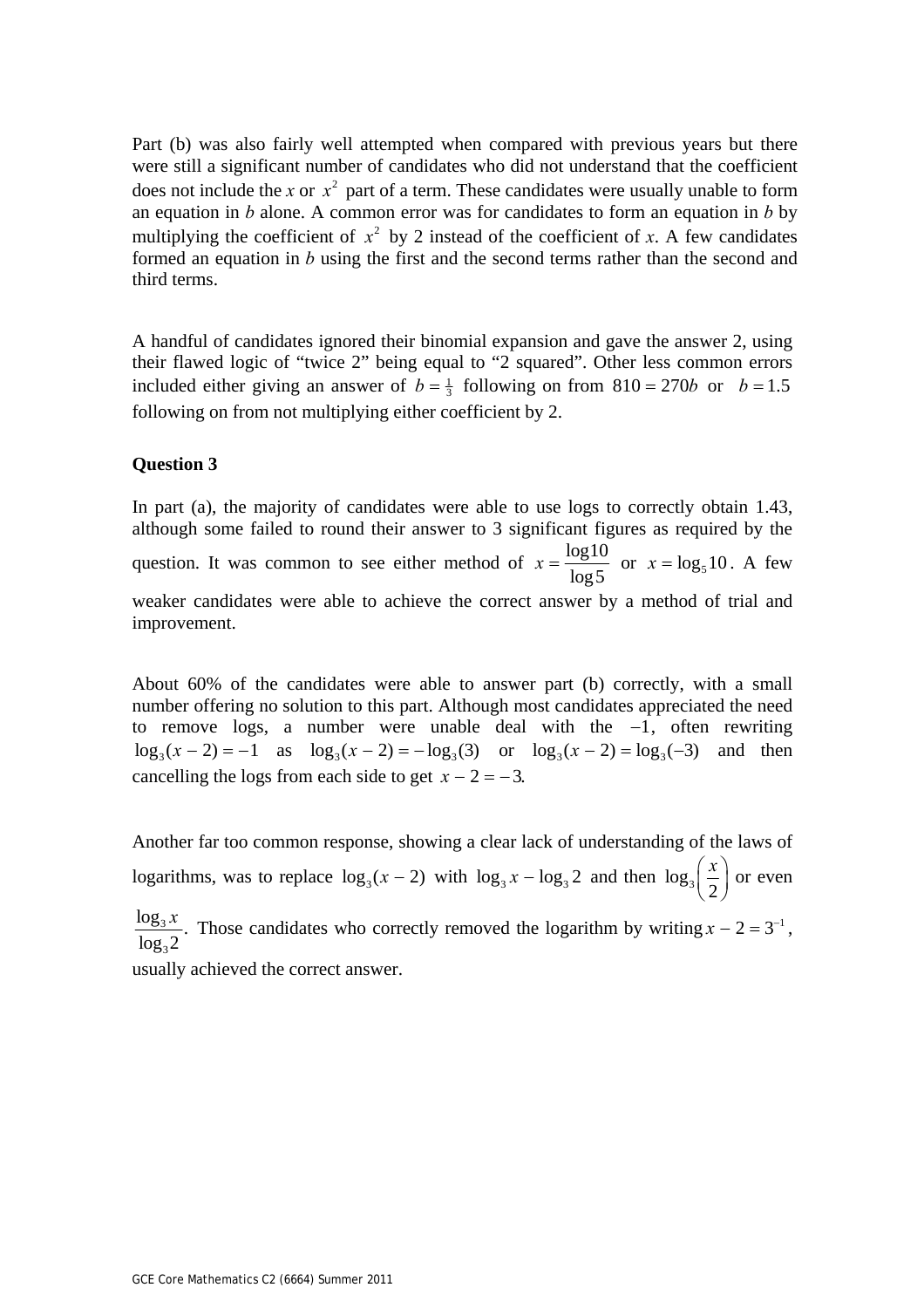Most candidates attempted this question with varying degrees of success. Those candidates who completed the square correctly tended to gain full marks in parts (a) and (b). Some candidates who arrived at the correct equation for the circle then gave the coordinates of the centre with the signs the wrong way round i.e.  $(2, -1)$ .

Some candidates realised that they needed to have  $(x + 2)^2$  and  $(y - 1)^2$  but failed to subtract a constant term when completing the square. These candidates usually gave  $\sqrt{11}$  as the radius. Others added the constants when completing the square and obtained  $r = \sqrt{6}$ , or did not square the constants and obtained either  $r = \sqrt{14}$  or  $r = \sqrt{8}$ . Some candidates incorrectly squared the 1 from the *y* bracket to give  $1^2 = 2$ .

Some candidates failed to complete the square correctly and factorised *x* and *y* to get  $x(x + 4) + y(y - 2) = 11$  leading to answers of (-4, 2) for centre and  $\sqrt{11}$  for radius. A small minority of candidates who compared  $x^2 + y^2 + 4x - 2y - 11 = 0$  with  $x^{2} + y^{2} + 2gx + 2fy + c = 0$  were usually successful in answering parts (a) and (b).

In some instances, part (c) was completed more successfully than parts (a) and (b). A notable number of candidates achieved full marks in (c) by using the equation given on the question paper having gained no marks in parts (a) and (b). Many candidates understood that intersections with the *y*-axis can be found by substituting  $x = 0$ , although a significant minority substituted  $y = 0$  into their circle equation. When substituting  $x = 0$  it was preferable for candidates to use the original form of the equation - thus avoiding any errors they had introduced in manipulation for parts (a) and (b). Those that used the squared form of the equation of the circle on occasion substituted  $(x + 2)^2$  as 0 rather than just *x*. Many candidates solved the resulting equation either by use of the formula or by completing the square, although a number of those who completed the square omitted one of the two exact solutions. A minority of candidates did not give their answer in a simplified surd form.

A very small minority of candidates attempted part (c) by drawing a diagram showing the circle in relation to the axes, followed by a solution involving Pythagoras.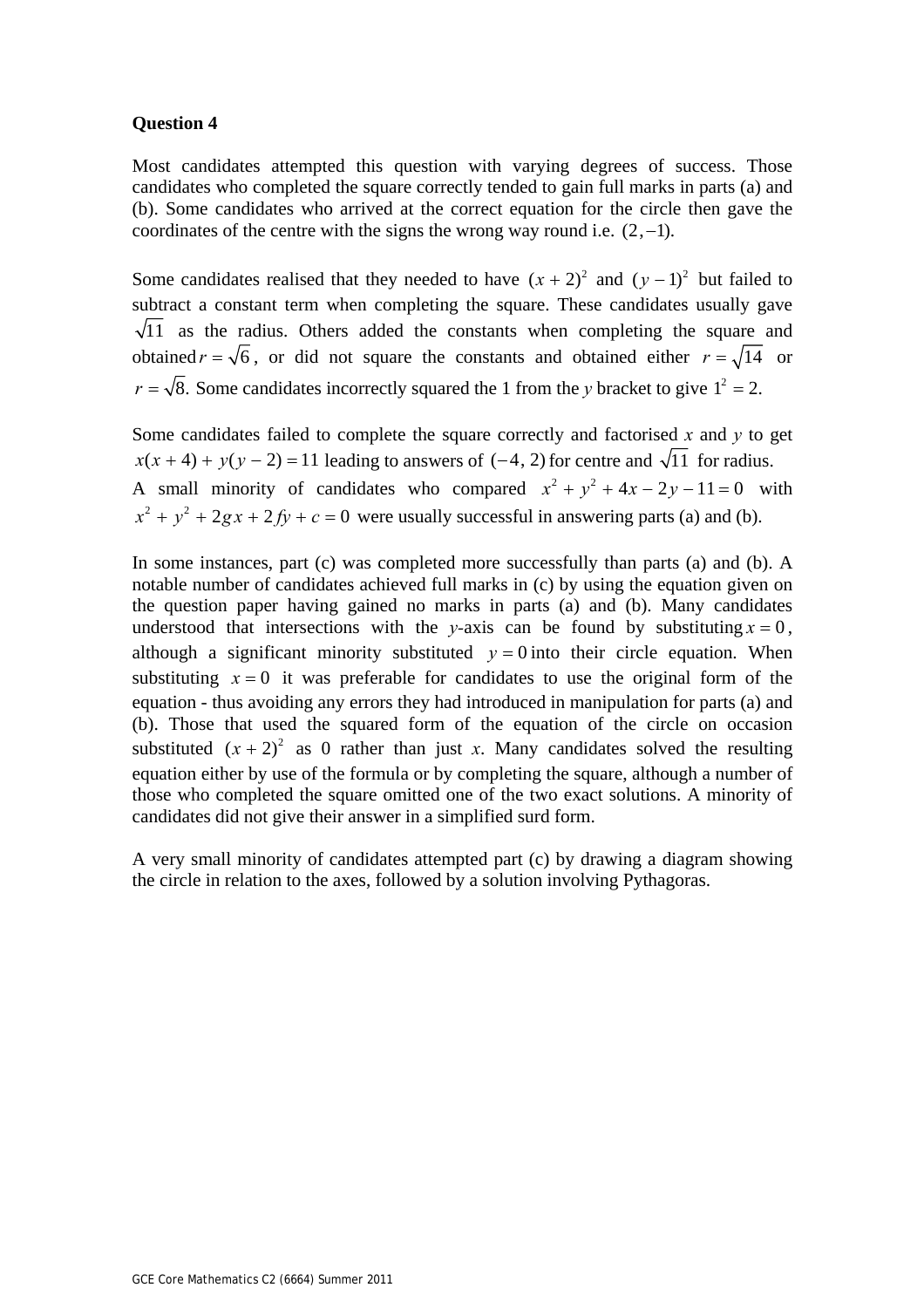Part (a) was well answered with the vast majority of candidates using the correct sector formula  $\frac{1}{2}r^2$ 2  $r^2\theta$  or perhaps finding a fraction of  $\pi r^2$ . Occasionally an incorrect formula was quoted. Often the exact answer  $6\pi$  was given, but otherwise rounding errors were rare. Only a few candidates attempted to convert  $\theta$  to degrees.

Surprisingly, for a question which only required knowledge of GCSE work, part (b) proved to be the worst answered question on the paper. Although a good number of candidates realised the question was a combination of circle properties with trigonometry, only a small number of these were able to proceed successfully by writing down a correct equation for a right-angled triangle. It is disappointing at this level to see a number of candidates who used the sine rule, and even the cosine rule, when dealing with right-angled triangles. There were however, neat, succinct solutions from some good candidates, and a few correct solutions using more complicated strategies. There were occasional correct solutions using the ratios of the edges of a  $30^{\circ}$ ,  $60^{\circ}$ ,  $90^{\circ}$  triangle but many complicated, incorrect methods were often seen. While many candidates left this part blank, some resorted to guessing the value of  $r$ . A number of candidates correctly guessed that *r* was 2 and other common wrong guesses were 1.5 and 3. There were many wrong answers for *r*, some of which gave the area of the circle greater than the sector area found in part (a); a problem when it came to answering part (c).

After failing to answer part (b), many candidates ignored part (c), but others were able to gain a mark by using an incorrect value for *r* or by indicating their intended method of "their sector area  $-\pi r^2$ ". Premature rounding sometimes led to the loss of the final mark.

### **Question 6**

Most candidates were able to answer parts (a), (b) and (c) and gain full marks. A small minority found the common difference in part (a), used it in part (b) and attempted to use it with the correct formula in part (c). These candidates obviously did not recognise that  $|r| < 1$  was a requirement for the sum to infinity. The same was true for the relatively

few candidates who found  $r = \frac{4}{3}$ 3  $r = \frac{1}{2}$  in part (a).

Most candidates used the correct summation formula in part (d). Although many of these candidates arrived at the correct answer of  $n = 14$ , they lost the final mark for incorrect inequality work. A significant number of these candidates were not able to deal with the sign reversals when multiplying  $-(0.75)^n$  by  $-1$  or when dividing by log0.75 which many failed to realise was negative. Those candidates using equalities throughout were generally more successful in gaining full marks. Common errors in this part included candidates who combined  $256(0.75)^n$  to give  $192^n$ , and candidates who tried to take the log of a negative number. Some candidates gave their final answer *n* as a decimal, failing to realise that it had to be an integer.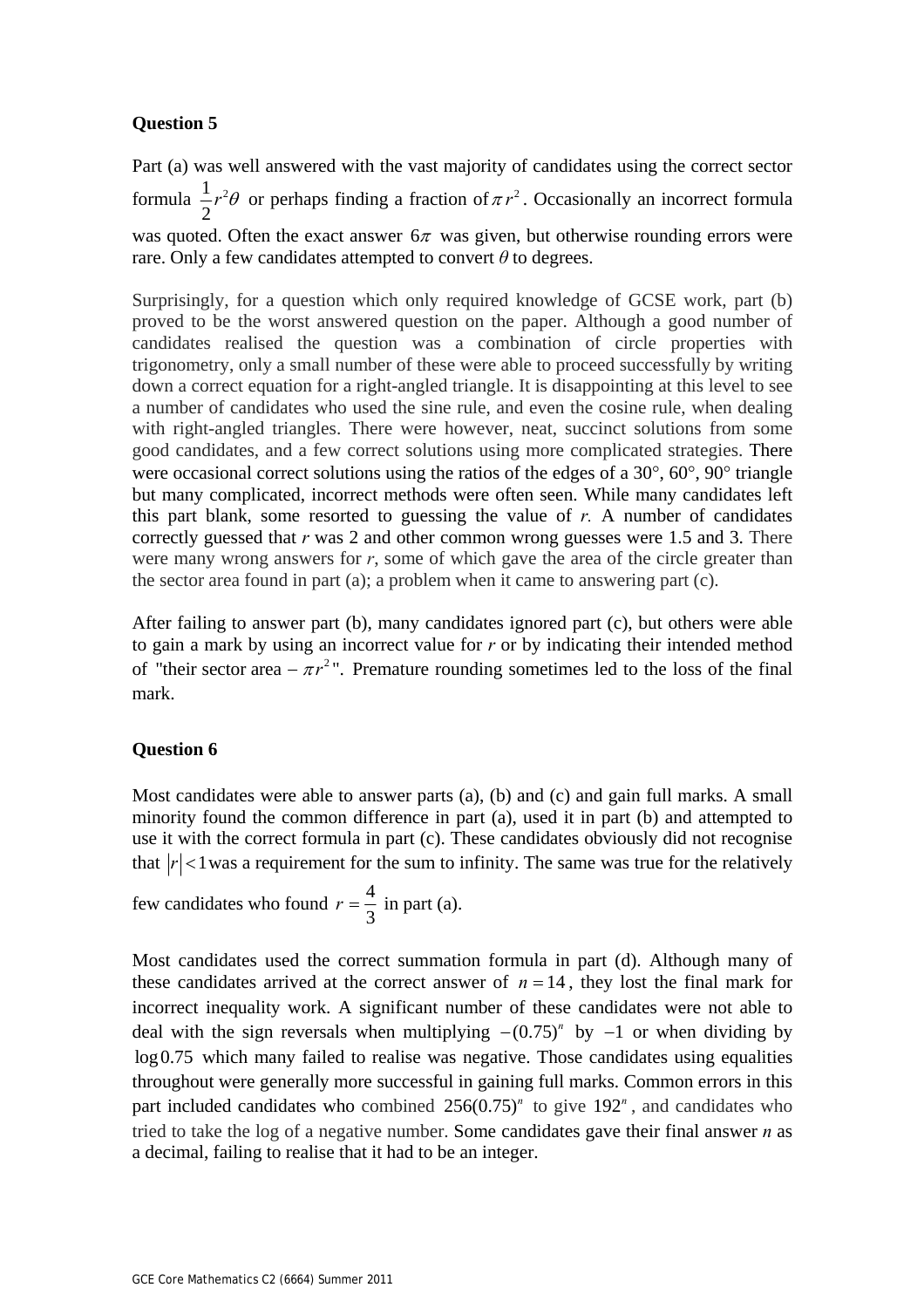In part (d), a number of candidates used the formula for the  $n<sup>th</sup>$  term starting from  $n = 1$ , and continued to add each term until arriving at 1000 whilst others used a method "trial and improvement" by using the summation formula. A number of these solutions, however, were incomplete without both the sum of the first 13 terms and the first 14 terms being given.

#### **Question 7**

Candidates were generally more successful in answering part (b) than part (a), but it was felt that a significant number of candidates were unsure about solving trigonometric equations and would have benefitted from a more methodical approach of either using a CAST diagram technique or solution curve technique. Although part (a) required answers in degrees and part (b) required answers in radians; this did not appear to be a problem for the majority of candidates.

In part (a), a significant number of candidates did not know how to deal with the 45 in  $sin(x + 45^\circ)$  or with the order of operations to use. A fair number thought that  $3\sin(x+45^\circ)$  simplified to  $3\sin x + 3\sin 45^\circ$ . Of those who correctly found  $\sin^{-1}\left(\frac{2}{\epsilon}\right)$  $\frac{-1}{3}$ , many were then unsure about how to proceed, with some candidates believing that 41.8° was one of the values of *x*, whilst others subtracted 45 from this answer to achieve  $-3.2$ ° and at this point could not progress any further. Work to find solutions inside the required range was often muddled, although some candidates were able to find one of the two solutions required for *x*. Only a minority of candidates were able to find both solutions correctly, but a number of these candidates were penalised 1 mark by offering

In part (b), many candidates were able to correctly substitute  $1 - \cos^2 x$  for  $\sin^2 x$ , and manipulate their resulting equation to find a correct quadratic equation in  $\cos x$ , with a few candidates either making sign or bracketing errors. It was disappointing, however, to see a fair number of candidates who thought that  $\cos x$  could be replaced by  $1 - \sin x$ in the initial equation and then went on to attempt to solve a quadratic equation in  $\sin x$ . Although the majority were able to factorise  $2\cos^2 x + 7\cos x - 4$  to give  $(2\cos x - 1)(\cos x + 4)$ , a minority incorrectly factorised to give  $(2\cos x + 1)(\cos x - 4)$ . Many candidates went on to solve  $\cos x = \frac{1}{2}$  $x = \frac{1}{2}$  to give  $x = \frac{\pi}{3}$ , but the second solution sometimes ignored or incorrectly found. A minority of candidates worked in degrees, but most gave their answers in radians in terms of  $\pi$ .

at least one extra solution in the required range.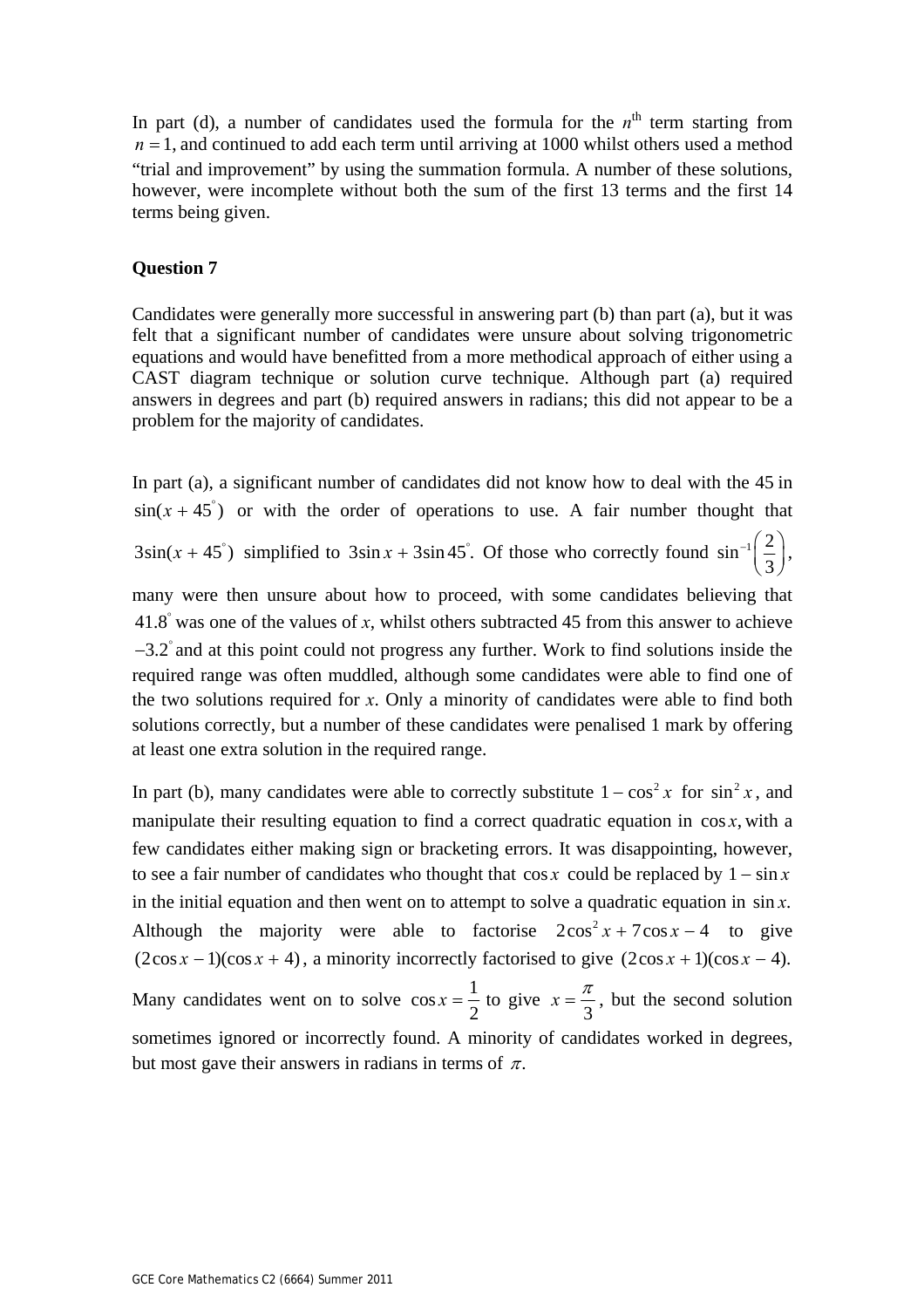In part (a), responses either scored no marks, one mark or all three marks. Those candidates who scored no marks often failed to recognise the significance of the volume. Some tried to calculate surface area, while others failed to introduce another variable for the height of the cuboid and usually wrote down  $2x^3 = 81$ . It was obvious that many candidates were trying (often unsuccessfully) to work back from the given result. Quite often  $\frac{81}{2x^2}$  $\frac{81}{2x^2}$  was simplified to  $\frac{162}{x^2}$ *x* . A few candidates gave up at this stage and failed to attempt the remainder of the question.

In part (b), many candidates were able to gain the first 4 marks through accurate differentiation and algebra. Mistakes were occasionally made in the differentiation of 162 $x^{-2}$ ; in manipulating 12 –  $\frac{324}{x^3}$  = 0 to give  $x = \frac{1}{3}$  $x = \frac{1}{2}$ ; and in solving  $x^3 = 27$  to give  $x = \pm 3$ . The last two marks of this part were too frequently lost as candidates neglected to find the minimum value of *L*. This is a recurring problem and suggests that some candidates may lack an understanding of what 'minimum' (or maximum) refers to; in this case *L*, and not *x*. This is a common misconception but does suggest that while some candidates have mastered the techniques of differentiation they may lack a deeper understanding of what they are actually finding.

In part (c), a significant number of candidates were able to successfully find the second derivative and usually considered the sign and made an acceptable conclusion. Most candidates found the value of the second derivative when  $x = 3$ , although a few candidates left 2 2  $\omega$   $\omega$  $\frac{d^2L}{dt^2}$  as  $\frac{972}{4}$ d *L*  $x^2$  *x* , without considering its sign or giving a conclusion. Occasionally the second derivative was equated to zero, but there were very few candidates offering non-calculus solutions.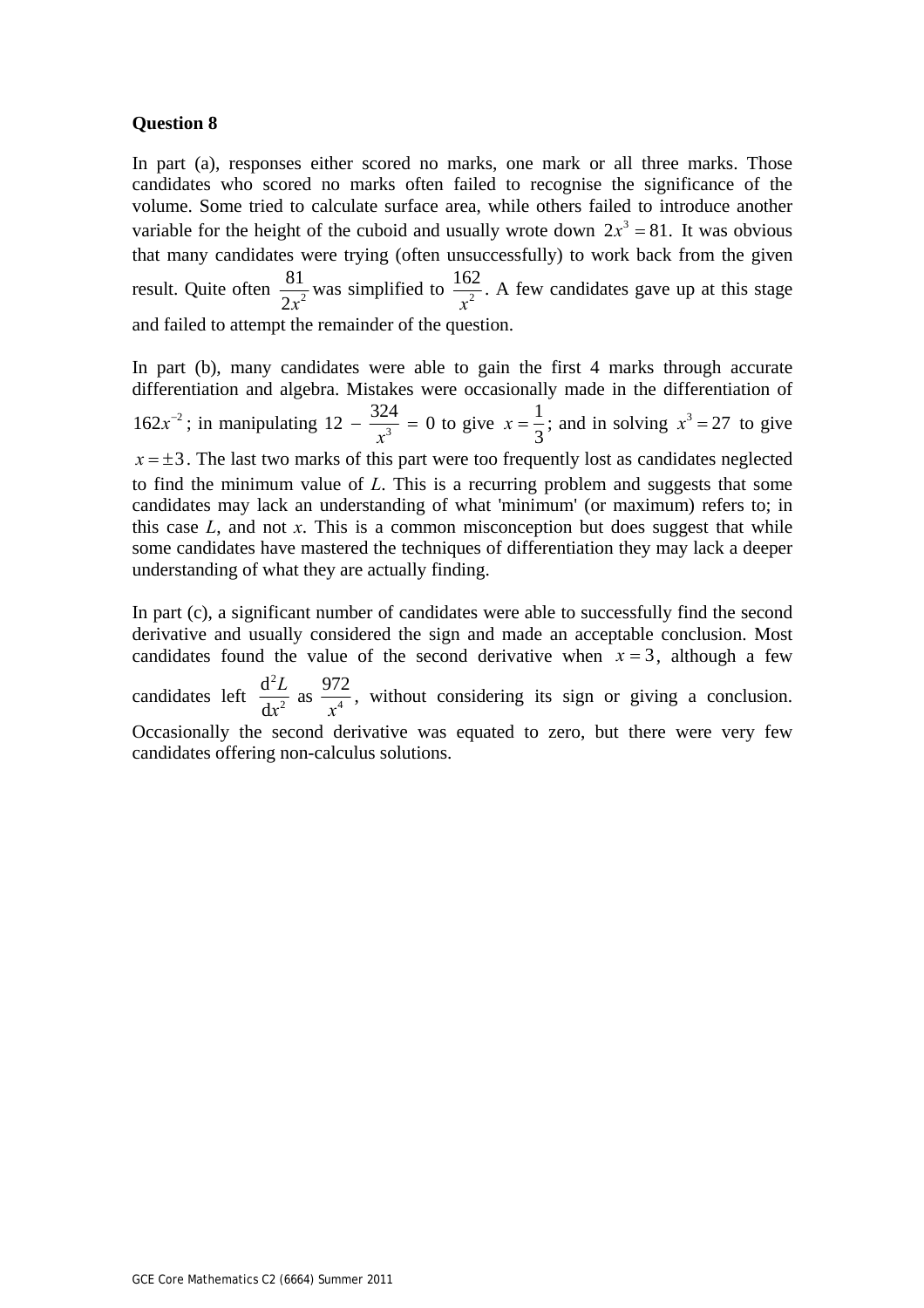This question was generally well answered by the majority of candidates. In part (a), the vast majority of candidates eliminated *y* from  $y = -x^2 + 2x + 24$  and  $y = x + 4$ , and solved the resulting equation to find correct *x*-coordinates of *A* and *B*. It was common, however, to see  $x = -5$  and  $x = 4$  which resulted from incorrect factorisation. Almost all of these candidates found the corresponding *y*-coordinates by using the equation  $y = x + 4$ . A less successful method used by a few candidates was to eliminate *x*. A significant number of candidates only deduced  $A(-4, 0)$  by solving  $0 = x + 4$ . A popular misconception in this part was for candidates to believe that the coordinates were  $A(-4, 0)$  and  $B(6, 10)$  which were found by solving  $0 = -x^2 + 2x + 24$ . A small minority of candidates were penalised 2 marks by ignoring the instruction to "use algebra". They usually used a graphical calculator or some form of trial and improvement to find the coordinates of *A* and *B*.

The most popular approach in part (b) was to find the area under the curve between  $x = -4$  and  $x = 5$  and subtract the area of the triangle. Integration and use of limits was usually carried out correctly and many correct solutions were seen. Many candidates stopped after gaining the first four marks in this part, not realising the need to subtract the area of the triangle. Some candidates lost the method mark for limits as they failed to use their *x*-values from part (a) and proceeded to use the *x*-intercepts which were calculated by the candidate in part (b). Candidates either found the area of the triangle by using the formula  $\frac{1}{2}$ (base)(height) or by integrating  $x + 4$  using the limits of  $x = -4$ and  $x = 5$ . Alternatively in part (b), a significant number of candidates applied the strategy of  $\int (-x^2 + 2x + 24) - (x + 4) dx$ , between their limits found from part (a). Common errors in this approach included subtracting the wrong way round or using incorrect limits or using a bracketing error on the linear expression when applying  $"curve" - "line".$